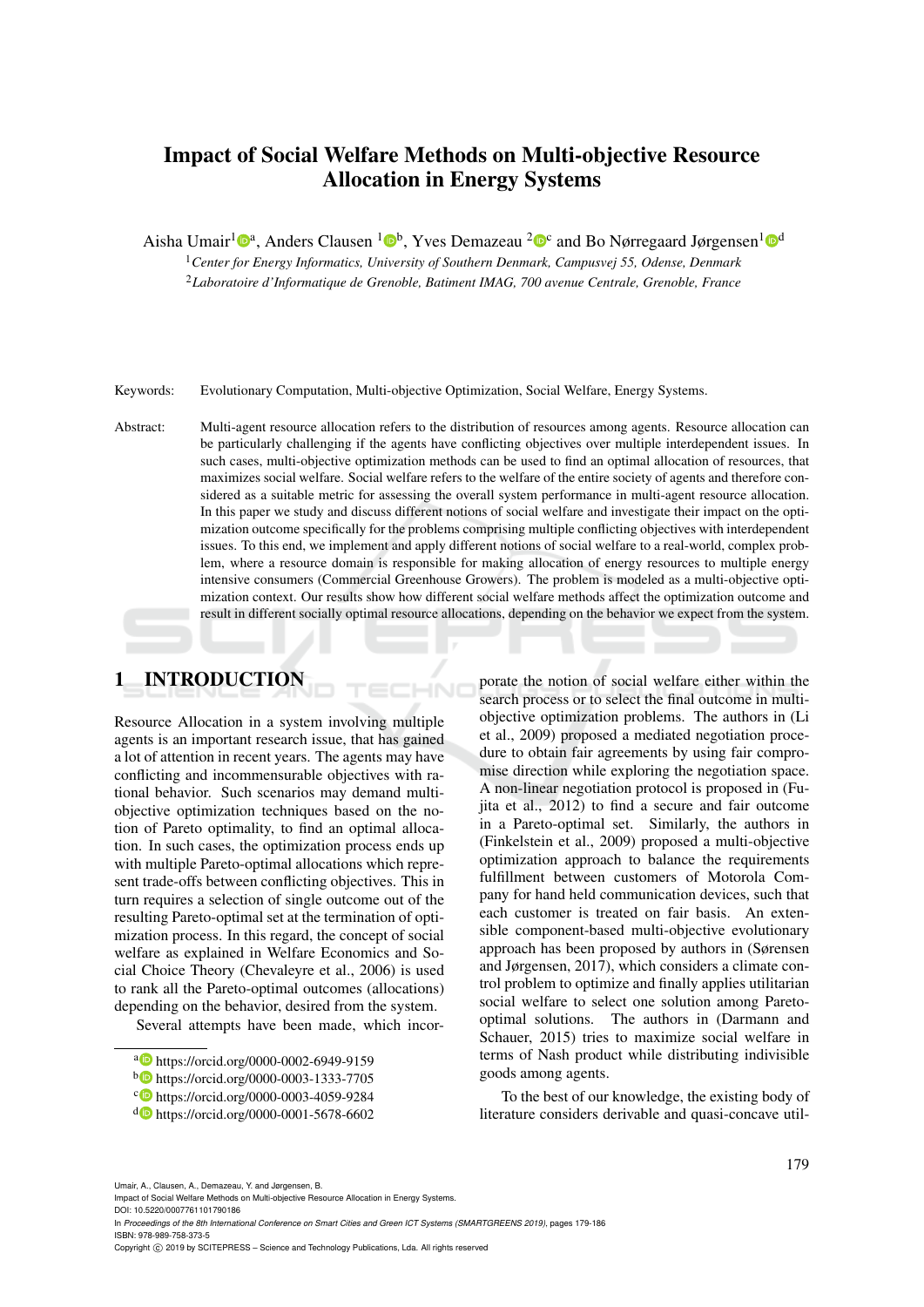ity functions while applying social welfare criterion within the search process. This indicates that the approach cannot be applied to nonlinear utility functions scenarios. Work to investigate, compare and apply different notions of social welfare to a multi-objective problem for the selection of final outcome is also limited in existing literature. Further, the notion of social welfare is based on unnormalized costs in most studies. The consequence is that objectives may contribute unevenly towards the selection of a final outcome. In such a context, social welfare methods cannot be utilized to assess the overall performance in the application domains, as utility cannot be directly compared across objectives.

The main contributions of this paper are to 1) compare and evaluate different notions of social welfare on a common problem, 2) modify collective cost functions (CCFs) of social welfare methods by utilizing normalized costs for the selection of final outcome, 3) address the weaknesses of weighting mechanism by introducing the notion of relative importance graph, 4) evaluate modified social welfare methods on a real-world problem to compare their properties with respect to the selected optimization outcomes.

The paper is divided in six sections. Section 2 describes the methodology used to address multiobjective multi-issue (MOMI) problems and a detailed description of social welfare methods. The experimental setup is presented in section 3. Section 4 describes experiments and results. Section 5 presents some findings deduced from the results, and finally our conclusions are drawn in section 6.

## 2 METHODOLOGY

To perform resource allocation in MOMI problem, Controleum, a generic MOMI negotiation framework (Sørensen and Jørgensen, 2017), (Clausen et al., 2014) is used. Controleum solves an optimization problem with multiple objectives to generate a Pareto front over the problem that is described in section 3.

### 2.1 Multi-objective Optimization

The problem defines a MOMI optimization context consisting of N concerns, which negotiate over a set of M issues, (*s*1,*s*<sup>2</sup> ...*sM*). The issue represents a decision point over a resource, the value of which is negotiated by one- or several concerns. Each concern  $c_n$ ,  $n \in N$ , defines a preference as a cost function, for each issue  $s_j$ ,  $j \in M$ , over which the  $c_n$  wishes to negotiate. The optimization context has a Mediator, which is responsible for managing the optimiza-

tion process (Umair, 2018). The Mediator searches for a contract, defined as a vector of *M* issues values  $C = s_1, \ldots, s_M$ , that satisfies the preferences of the concerns. The optimization process has three main phases, i.e., initiation phase, optimization phase and termination phase.

In the initiation phase, the Mediator initiates the optimization by generating a population of random contracts. Then the control goes to optimization phase, where the Mediator presents the contracts to each concern for evaluation. In response, each of the concerns assigns cost values to all the contracts in the population. The cost of the concern  $c_n$  for a contract *C* defined as  $q_{(c_n,C)}$ , describes the degree to which the proposed contract adheres to the preferences of the concern. Then, the Mediator selects the subset of non dominated contracts using *Pareto criterion*. After population selection, the Mediator generates the next population of contracts by performing mutation and crossover on randomly selected contracts from the Pareto set. This process is repeated until a termination criterion is met.

At termination, the optimization process will end up with multiple contracts on the Pareto front if the concerns have conflicting preferences. The Mediator is therefore responsible for selecting a final contract from the Pareto front adhering to the social welfare criterion selected for the problem.

#### 2.1.1 Relative Importance of Concerns

169 PI The concerns may have different significance relative to each other. For example, achieving production goal in a greenhouse domain seems to be relatively more important than minimizing energy consumption. In this kind of situation, it is necessary to ensure the satisfaction of relatively more important objectives before the satisfaction of relatively less important objectives, to guarantee correct behavior of the system. The concerns may also end up in a conflict due to conflicting preferences. To handle such scenarios, an approach based on weighting factor is defined in (Liu et al., 2014), to specify the relative importance of users' preferences. This approach poses several weaknesses, 1) weights are problem dependent and must be carefully set by the user because the results are very much sensitive to weights ratio, 2) weights don't map well to the problem domain. To address the weaknesses of weights, we introduce the notion of relative importance of concerns to determine their order in the selection mechanism. The relative importance between concerns  $c_1$  and  $c_2$  is defined in terms of three integer values -1, 1 and 0. - 1 means  $c_1$  is relatively more important than  $c_2$ , 1 means  $c_1$  is relatively less important than  $c_2$  and 0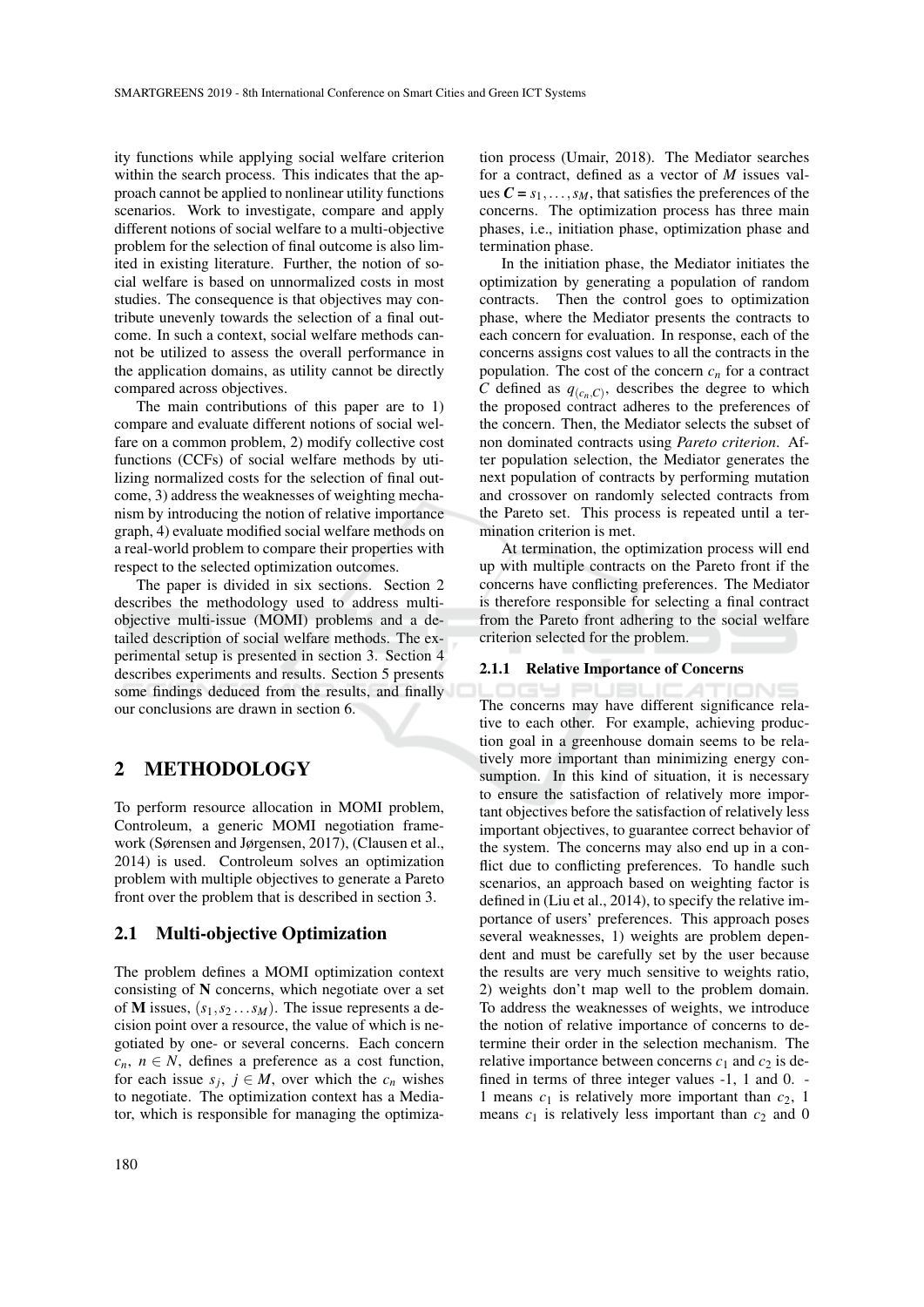means  $c_1$  is equally important to  $c_2$ . Once the relative importance of each concern towards every other concern is defined, the relative importance graph (RIG) is constructed, which is a directed graph defined as, *RIG* = < *N*, *E* >, where  $N = \{N_1, N_2, ..., N_n\}$  is a set of nodes, and  $E = \{E_1, E_2, \ldots, E_m\}$  is a set of edges. To construct a graph, a root node is created first and the first concern  $c_1$  in the sorted list of concerns (which are sorted based on their relative importance) is added to the top most node, i.e., root. Then another concern  $c_2$  is added by comparing it to the already added concern  $c_1$ . If the relative importance of  $c_1$  and  $c_2$  towards each other is equal, then the concern  $c_2$  is placed in the same node  $N_i$ , which already contains concern  $c_1$ . Otherwise, a new node  $N_j$  is created and concern  $c_2$  is placed in node  $N_j$ . Here, concern  $c_1$  is placed above concern *c*2. Finally, an edge is created from node  $N_i$ , containing  $c_1$  to node  $N_j$ , containing *c*2. The RIG is used in the selection mechanism, to select the final contract at termination of optimization process.

#### 2.1.2 Selection of Final Contract

The selection of a final contract is carried out hierarchically using RIG along with one of the SWOs described in section 2.2. The SWO is applied first to the top level node in RIG. The selection mechanism will select a subset of contracts from the current population, which conforms to the preferences of the concerns in the top level node according to the applied SWO. A situation may arise where the subset from the top level selection contains a single contract. In that case, the next level nodes won't be traversed. Otherwise, the selection mechanism uses the subset in the next level node to further filter the contracts. This process continues until the subset contains only a single contract or all nodes are traversed. In the end, if there are multiple contracts in the subset of contracts, then one contract is randomly selected from the subset as a final contract, as all the remaining contracts have equal value to the concerns in the context.

### 2.2 Social Welfare Orderings

The concept of social welfare studied in Welfare Economics and Social Choice Theory is used to model the aggregation of concerns' individual preferences. Several means of quantifying the social welfare metric among concerns exist, which are used in the existing resource allocation applications to find an optimal allocation (Chevaleyre et al., 2006).

Every contract *C*,  $C \in P_f$  generates a cost vector, as a result of concerns' evaluation of the contract. The concerns may have different nature of cost functions

with different cost distributions. Therefore, 0-1 scaling is used to normalize concerns' costs by extracting minimum and maximum values from the nondominated population of contracts for each concern (Umair, 2018). Suppose  $q'_{C} = \{q'_{t_1,C}, q'_{t_2,C}, \ldots, q'_{t_n,C}\} \in$  $R^n$ , is a normalized cost vector, where  $q'_{t_i,C}$  is the normalized cost of  $i^{th}$  concern for contract *C*. The Collective Cost Function (CCF) represents a mapping from such vectors to the reals  $f: R^n \to \mathbb{R}$ . The different notions of social welfare can be modeled as a CCF. Each CCF gives rise to a corresponding Social Welfare Orderings (SWO), which defines a transitive and complete binary preference relation  $\preceq$  on cost vectors. The SWOs are based on normalized costs. That is to ensure that all concerns contribute equally in the selection of final contract. The SWOs can be roughly classified in three categories, i.e, inequality, equality and overall utility based SWOs.

#### 2.2.1 Inequality based SWO

This category comprises elitist social welfare method, which does not favour fairness among concerns.

Elitist Social Welfare. This SWO disregards fairness and equality among concerns. The elitist SWO ranks contracts based on the normalized cost of the best-off concern, as defined in equation 1.

 $SW_{EL}(C) = \min\{q'_{t_i, C} \mid t_i \in concerns\}$  (1) A contract *C* is preferred over contract  $C'$   $(C \prec C')$ if and only if (iff) ↑  $q'_{t_1, C}$  < ↑  $q'_{t_1, C'}$ , where ↑  $q'_{C}$  represents the reordering of the normalized cost vector  $q'_C = \{q'_{t_1,C}, q'_{t_2,C}, \ldots, q'_{t_n,C}\}\$ in an increasing order and therefore defined as, ↑  $q'_{C} = \{$ ↑  $q'_{t_1,C}$ ↑  $q'_{t_2,C}, \ldots,$ ↑  $q'_{t_n,C}$ .

### 2.2.2 Equality based SWO

This category comprises six social welfare methods, i.e., egalitarian, lexi-min, approximated fairness, fairness analysis, quantitative fairness and entropy, which are based on the notion of fairness.

Egalitarian Social Welfare. This SWO offers a level of fairness and equality among concerns and defined as normalized cost of worst-off concern, shown in equation 2.

$$
SW_E(C) = \max\{q'_{t_i,C} \mid t_i \in concerns\} \tag{2}
$$

Hence  $(C \prec C')$  iff ↓  $q'_{t_1, C}$  < ↓  $q'_{t_1, C'}$ , where ↓  $q'_{C}$  represents the reordering of the normalized cost vector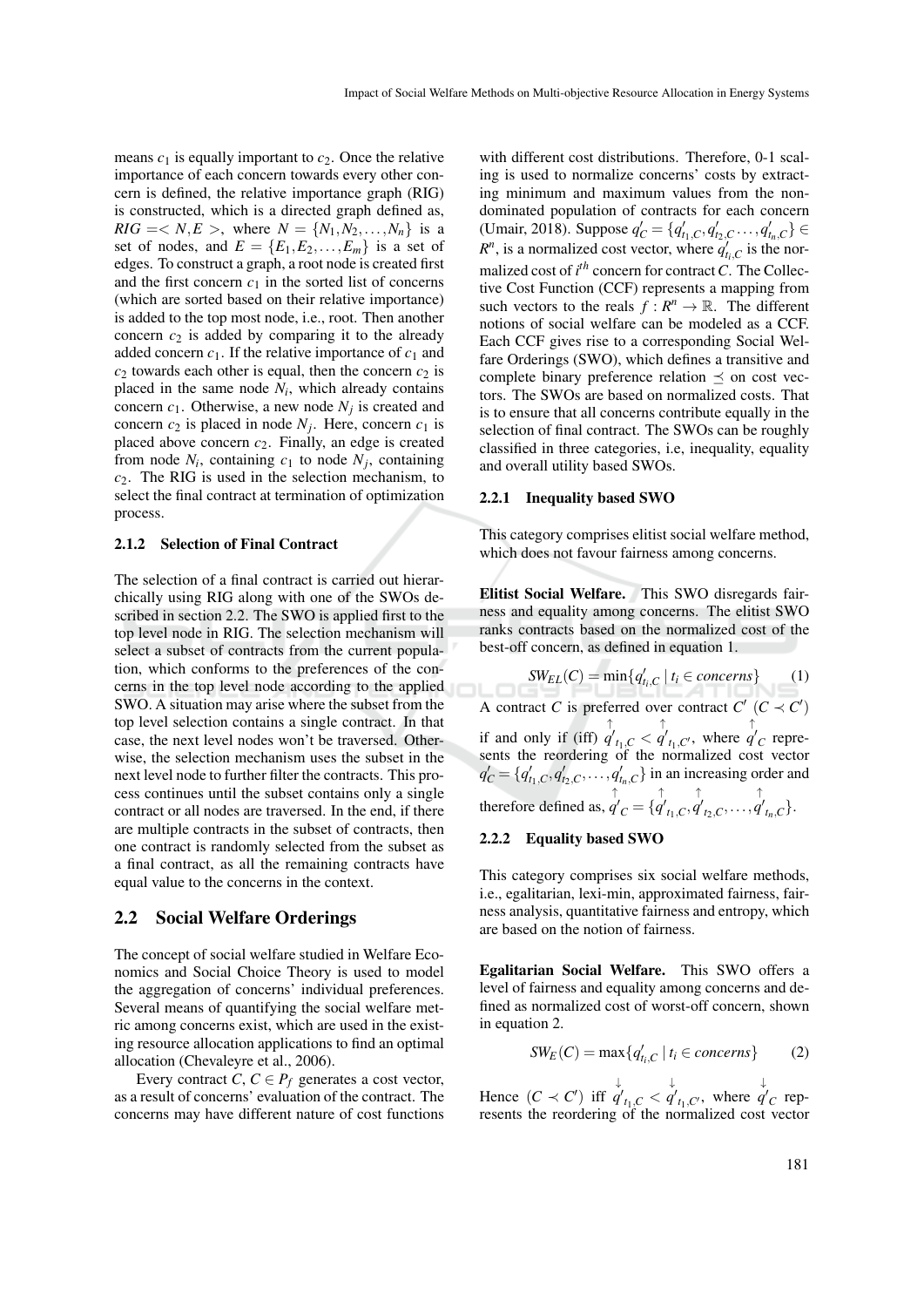$q'_C = \{q'_{t_1,C}, q'_{t_2,C}, \ldots, q'_{t_n,C}\}\$  in decreasing order and defined as, ↓  $q'_{C} = \{$ ↓  $q'_{t_1,C}$ ↓  $q'_{t_2,C}, \ldots,$ ↓  $q'_{t_n,C}$ . This SWO has a weakness that it only takes into account normalized cost of worst-off concern while defining the ordering of contracts.

Lexi-min Ordering. This SWO is considered as a refinement of egalitarian SWO. In this SWO,  $(C \prec$ *C*<sup> $\prime$ </sup>) iff there exists an integer  $r \in \{1, \ldots, n\}$ , such that ( ↓  $q'_{C}$ )<sub>*i*</sub> = ( ↓  $q'_{C'}$ )<sub>*i*</sub> for all *i* < *r*; and ( ↓  $q'_{c}$ <sub>*r*</sub> < ( ↓  $q'_{C'}$ , where ↓  $q'_{C} = \{$ ↓  $q'_{t_1,C}$ ↓  $q'_{t_2,C}, \ldots,$ ↓  $q'_{t_n,C}$ } represents the reordering of the normalized cost vector  $q'_C = \{q'_{t_1,C}, q'_{t_2,C}, \ldots, q'_{t_n,C}\}$  in a decreasing order.

The idea of lexi-min SWO is appealing in a sense that it overcomes the weakness with respect to egalitarian SWO. It starts by comparing the costs of worstoff concerns and if the costs of worst-off concerns coincide then it compares the costs of next worst-off concerns and so on.

Approximated Fairness. This SWO (Fujita et al., 2012) ranks contracts based on the squared sum of the deviation of individual normalized costs of the concerns from average of all concerns' costs as defined in equation 3.  $\mathbb{R}^n$ 

$$
SW_{AF}(C) = \sum_{i=1}^{n} \frac{(q'_{t_i,C} - q'_{avg,C})^2}{n}
$$
 (3)

where  $q'_{avg,C} = \frac{\sum_{i=1}^{n} (q'_{t_i,C})}{n}$  $\frac{(q_{t_i},C)}{n}$ . Hence  $(C \prec C')$  iff  $SW_{AF}(C) < SW_{AF}(C')$ . A contract *C* is considered ideal if its  $SW_{AF}(C) = 0$ .

Fairness Analysis. The concept of fairness analysis SWO (Finkelstein et al., 2009) ranks contracts based on the standard deviation of the normalized cost of each concern as defined in equation 4.

$$
SW_{FA}(C) = \sqrt{\frac{1}{n} \sum_{i=1}^{n} (q'_{t_i,C} - q'_{avg,C})^2}
$$
 (4)

where  $q'_{avg,C} = \frac{\sum_{i=1}^{n} (q'_{t,C})}{n}$  $\frac{(q_{t_i}, C)}{n}$ . Hence  $(C \prec C')$  iff  $SW_{FA}(C) < SW_{FA}(C')$ .

Quantitative Fairness. This SWO is based on Jain's index (Huaizhou et al., 2014), which is defined as the fairness measure based on resource allocation *X*, where *n* is the number of individuals.

 $x_i$  is the amount of resource allocated to individuals  $i = 1, 2, \ldots, n$  as shown in equation 5.

$$
f(X) = \frac{\left[\sum_{i=1}^{n} x_i\right]^2}{n \sum_{i=1}^{n} (x_i)^2}, \qquad 0 \le f(X) \le 1 \tag{5}
$$

Fairness can be measured both in terms of resource allocation and utility. Contrary to allocation fairness, the fairness can be measured in terms of normalized cost of concerns. In this case, the Jain's index is equal to 0 when all concerns have the same cost. The quantitative fairness SWO with respect to concerns' normalized cost vectors is modified and redefined in equation 6.

$$
SW_{QF}(C) = 1 - \frac{\left[\sum_{i=1}^{n} \left(\left(q'_{t_i,C} + r\right)\right]^{2}}{n \sum_{i=1}^{n} \left(\left(q'_{t_i,C} + r\right)^{2}\right)}\tag{6}
$$

where,  $[r \in \mathbb{Z}^+]$ ,  $0 \leq SW_{QF}(C) \leq 1$ . To avoid division by zero, a positive integer *r* is added to the normalized cost of each concern (equation 6). Hence  $(C \prec C')$  iff  $SW_{QF}(C) < SW_{QF}(C')$ .

Entropy. This SWO (Shannon, 2001) is defined as the fairness measure based on resource allocation *X*, where *n* is the number of individuals and  $p_i$  is the proportion of resource *X* allocated to individual *i*. The entropy of the distribution  $X$ , i.e., uncertainty of the distribution  $X$ , is usually measured by  $H(X)$  as shown in equation 7.

$$
H(X) = -\sum_{i=1}^{n} (p_i log_2 p_i)
$$
 (7)

where  $p_i = \frac{x_i}{\sum n_i}$  $\frac{x_i}{\sum_{i=1}^n (x_i)}$  and  $log_2 p_i = \frac{ln(p_i)}{ln(2.0)}$  $\frac{m(p)}{ln(2.0)}$ . Assuming that the costs returned by concerns in response to the proportion of resource allocation, is a measure of fairness. The entropy SWO with respect to concerns' normalized cost vectors is modified and redefined in equation 8.

$$
SW_{EN}(C) = \sigma - |\sum_{i=1}^{n} (p_i log_2 p_i)|
$$
 (8)

where  $p_i =$  $q'_{t_i,C}$  + *r*  $\frac{q_{i_1, C} + r}{\sum_{i=1}^n (q'_{i_i, C} + r)}$  [*r* ∈ *Z*<sup>+</sup>]. A positive in-

teger *r* is added to the normalized cost of each concern to avoid division by zero (equation 8). Here  $\sigma$ is some arbitrarily large number  $\gg 1$ . The entropy SWO is smaller when contract is fair or vice versa. Hence  $(C \prec C')$  iff  $SW_{EN}(C) < SW_{EN}(C')$ .

#### 2.2.3 Overall Utility based SWO

This category comprises three social welfare methods, i.e., utilitarian, Nash product and median rank, which take into account overall utility of concerns.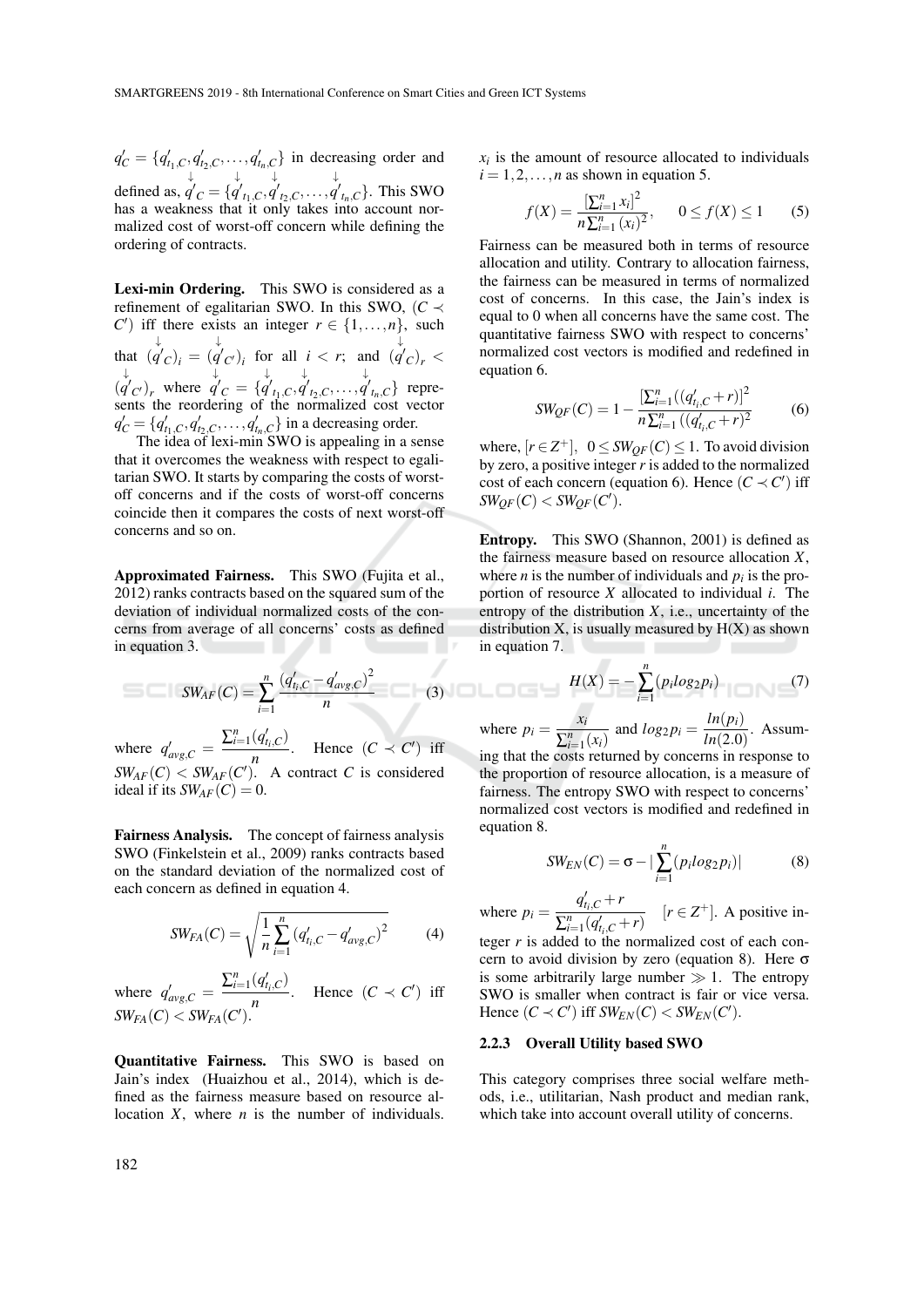Utilitarian Social Welfare. This SWO ranks contracts based on the sum of individual normalized costs of concerns as defined in equation 9.

$$
SW_U(C) = \sum_{i=1}^{n} q'_{i,c}
$$
 (9)

Hence  $(C \prec C')$  iff  $\sum_{i=1}^{n} q'_{t_i,C} < \sum_{i=1}^{n} q'_{t_i,C'}$ .

Nash Product This SWO combines the features of both utilitarian and egalitarian SWO to rank contracts based on the product of individual normalized costs of the concerns as defined in equation 10.

$$
SW_N(C) = \prod_{i=1}^n q'_{t_i,C}
$$
 (10)

Hence  $(C \prec C')$  iff  $\prod_{i=1}^{n} q'_{t_i, C} < \prod_{i=1}^{n} q'_{t_i, C'}$ . This notion of social welfare favors both overall well-being of concerns as well as reduced inequality among concerns. The overall well-being is achieved by the fact that, computing the product of concerns' costs, ensures that the total normalized cost of concerns will not increase too much as it will give rise to an increase in the product of the costs. On the other hand, reduced inequality is achieved by the fact that the contract with equal low costs for all concerns is always the one with lowest product of costs.

This SWO is applicable to non-negative and nonzero cost vectors otherwise the result of Nash product will fluctuate between negative and positive values and a single zero cost in the normalized cost vector will make rest of the costs meaningless. Therefore equation 10 is modified by adding a small positive value to the cost of each concern as shown in equation 11. This is how; ranking of contracts based on Nash CCF would still be meaningful for the cases where concerns return zero cost.

$$
SW_N(C) = \prod_{i=1}^n (q'_{t_i,C} + r) \quad [r \in Z^+]
$$
 (11)

Median Rank Dictators. This SWO defines a social welfare based on the cost of middle-most concern as defined in equation 12. Let  $(q'_{C})$ , represents ↓ the *rth* largest normalized cost of any of the concerns over contract *C*, and  $r = n/2$ , in case n is even and  $r = (n+1)/2$ , in case n is odd. Hence  $(C \prec C')$  iff ( ↓  $q'_{C}$ <sub>*r*</sub> < ( ↓  $q'_{C'}$ <sub>r</sub>.

$$
SW_{MR}(C) = \langle \overset{\downarrow}{q'}_C \rangle_r \tag{12}
$$

## 3 EXPERIMENTAL SETUP

The experimental setup is based on a specific resource allocation problem scenario, where a resource domain (RD) is responsible for making energy allocations to Commercial Greenhouse Growers (CGGs). CGGs of today are advanced production facilities, which require artificial supplementary lighting for plants growth especially in winter seasons (Umair, 2018).

To better illustrate the impact of SWOs on an optimization outcome, we have chosen to focus on the RD, which defines a MOMI context. In general, the approach allows for inter-domain negotiations to balance interdependent issues distributed across several problem domains. There are 7 concerns in RD in total. These concerns include one domain specific concern (DC), and two representative concerns (RCs), consumer RC (CRC) and consumer RC-sum (CRCsum) for each CGG. The RCs represent the preferences of CGGs in the RD. The RCs in the RD negotiate over issues reflecting energy allocation plans, one for each CGG. An energy plan issue is a vector,  $e_n = \{e_{1,n}, e_{2,n}, \ldots, e_{t,n}\},$  describing an hourly allocation of energy to the CGGs for an entire day. The value of a time slot in the energy allocation plan issue *e<sup>n</sup>* is 0 or 1 MWh. The configuration of concerns in RD is described in table 1. The RD uses the RIG, in order to select the final contract, where the DC in the RD is assigned high relative importance compared to the CRC and the CRC-sum to ensure an agreement state between concerns in case of their conflicting preferences. This configuration is chosen to resolve the conflict through graceful degradation of the production requirements in CGGs without disrupting local system operation. The number of CRCs in the RD depends on the number of CGGs connected to RD. There are three CGGs which are connected to RD, so one set of CRC and CRC-sum is used for each CGG.

## 4 EXPERIMENTS

Considering the problem scenario described in section 3, two sets of experiments have been conducted to study the impact of different notions of social welfare (described in section 2.2) on an optimization outcome in terms of resource allocation. Each set of experiments is run 20 times to show resilience towards the potential random behavior sparked by the use of genetic algorithm (GA).

The first set of experiments simulates a scenario with unconstrained resources. This means, sufficient amount of resources is available in the RD. In this set of experiments, all the CGGs have the same pro-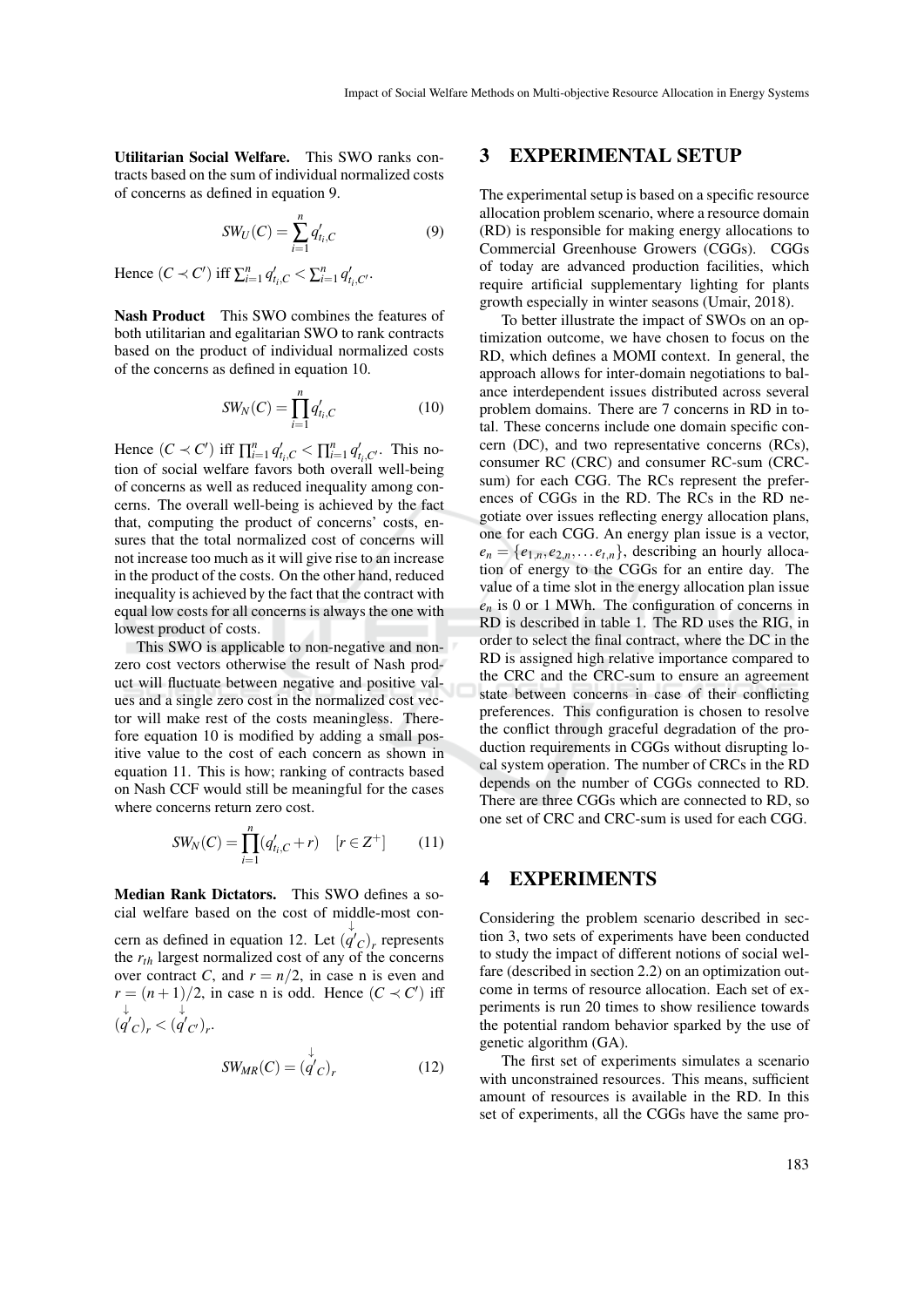| Concern        | Preference                                                                                                          | <i>Issue</i>              | <b>Cost Function</b>                                                | Purpose                                                                                                                          |
|----------------|---------------------------------------------------------------------------------------------------------------------|---------------------------|---------------------------------------------------------------------|----------------------------------------------------------------------------------------------------------------------------------|
| DC             | $p_n$ , represents an hourly resource<br>capacity i.e., upper bound on amount<br>of resources that can be allocated | $e_1$ ,<br>$e_2$<br>$e_3$ | $q_n = \sum_{i=1}^t  y_i - p_i $<br>where, $y = \sum_{n=0}^{N} e_n$ | To change planned aggregated consumption<br>of CGGs to ensure that combined<br>allocation complies with resource capacity        |
| $CRC_n$        | $d_n$ , represents the energy<br>efficient demand profile for $CGG_n$                                               | $e_n$                     | $q_n = \sum_{i=1}^t  e_{i,n} - d_{i,n} $                            | To ensure that demand in each hour<br>matches with allocated amount of energy                                                    |
| $CRC_{sum(n)}$ | $d_n$ represents the energy efficient<br>demand profile for $CGG_n$                                                 | $e_n$                     | $q_n =  \sum_{i=1}^t e_{i,n} - \sum_{i=1}^t d_{i,n} $               | To ensure that correct amount of electricity<br>is allocated for $CGG_n$ it represents<br>regardless of the time it is allocated |

Table 1: Configuration of concerns in RD.



Figure 1: Preferences of CRCs and CRCs-sum.

duction goals, i.e., each of the CRCs and CRCssum is given the same demand preference in terms of amount. However the time slots in which resources are demanded, varies for each CRC and CRC-sum as shown in figure 1. The experiment is repeated multiple times, i.e., the experiment is run once for each notion of social welfare. These experiments serve to show how different notions of social welfare lead to the same optimization outcome, i.e., all the CRCs and CRCs-sum will be allocated their requested demand, in the scenarios where resources are unconstrained.

The second set of experiments simulates a scenario where the resources are constrained. This means, insufficient amount of resources is available in the RD. Likewise first set of experiments, the demand preferences for CRCs and CRCs-sum are equal (figure 1) and the experiment is repeated for each notion of social welfare. These experiments serve to show how different notions of social welfare lead to the different optimization outcomes in the scenarios where resources are constrained, i.e.,when allocating resources to CGGs in a resource-constrained setting, 1) overall utility based social welfare methods will lead to an optimization outcome, that favors overall well-being of CGGs, 2) inequality based social welfare method will lead to an optimization outcome, that disregards fairness and equality among CGGs, 3) fairness based notions of social welfare will lead to an optimization outcome, that favors fairness and equality among CGGs.



Figure 2: Results of baseline experiment.

### 4.1 Baseline Experiment Results

Figure 2 shows the results of this experiment. A baseline profile represents the optimal demand profiles for the CGGs. The baseline profile received from each CGG will be regarded as a preference for their respective CRCs and CRCs-sum in the RD. The CRC and CRC-sum for each CGG in the RD play their role and influence the optimization process by negotiating over the issues, they are interested in. The CRCs and CRCs-sum in the RD will try to minimize the distance between their preference and the issue values, they negotiate over. This is how, in case of unconstrained resources, each CGG is provided with its preferred energy plan i.e. no change is forced upon the CGGs and therefore allocation matches with the demand in each time slot and corresponds to the baseline profile.

Table 2 shows the result of MOMI optimization process in terms of allocations and demands. *A*1, *A*2, and *A*<sup>3</sup> depict the electricity allocations (MWh) made by RD for *CGG*1, *CGG*2, and *CGG*<sup>3</sup> respectively at the termination of optimization process. Similarly  $D_1$ ,  $D_2$ , and  $D_3$  show the electricity demands (MWh) made by *CGG*1, *CGG*2, and *CGG*<sup>3</sup> respectively. As can been seen in table 2, allocation matches with the demand and each CGG is able to meet its demand preference.

#### 4.2 Constrained Experiment Results

Figure 3 shows the preference of DC in the RD, which reflects the constrained resource scenario. The conflict can be seen at slot 11, 12 and 13, where a DC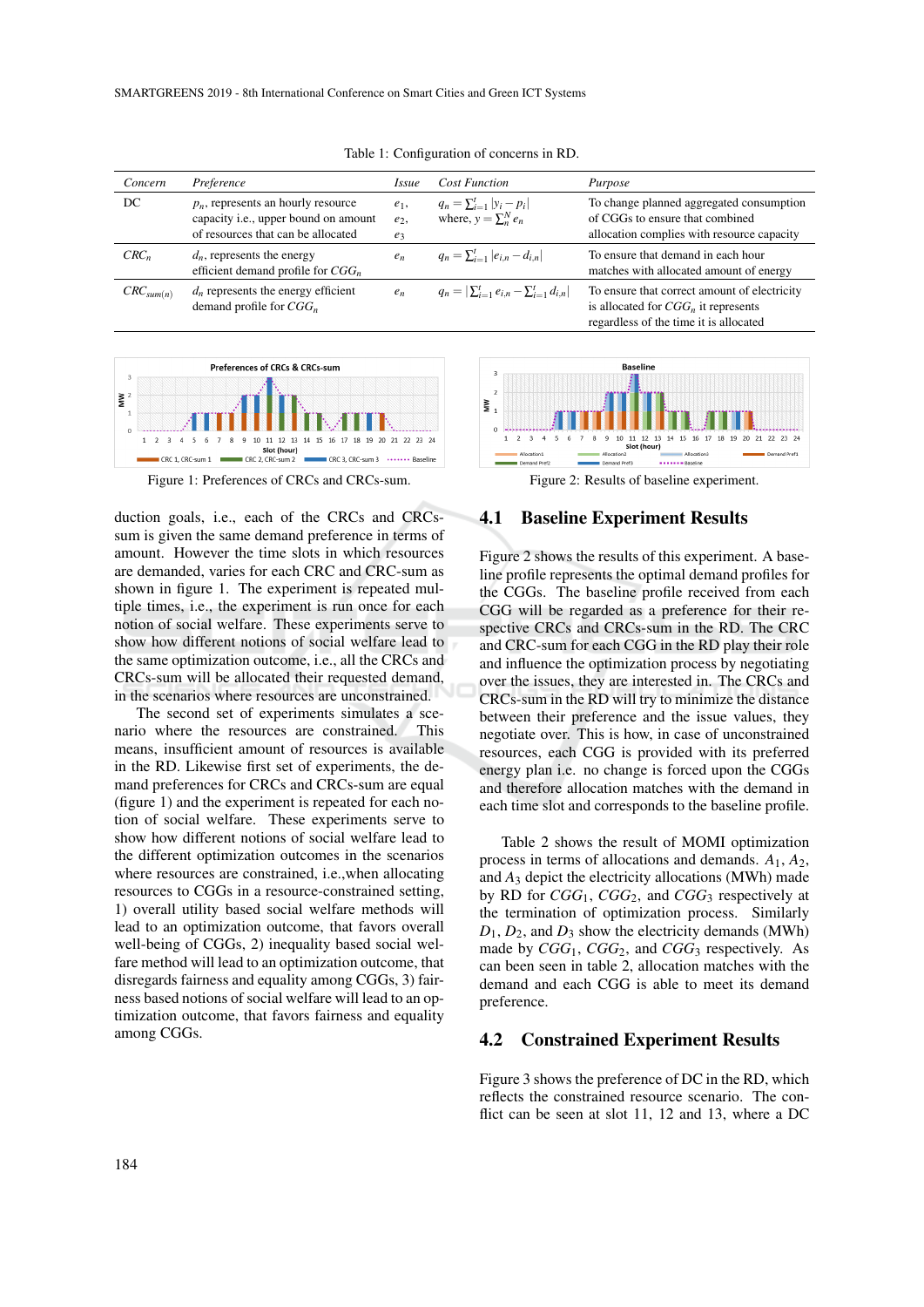| Experiments                                |  |   | $A_2 \quad A_3 \mid D_1 \quad D_2$ |  |
|--------------------------------------------|--|---|------------------------------------|--|
| <b>Baseline</b>                            |  |   |                                    |  |
| Constrained (Inequality Based SWO)         |  |   |                                    |  |
| Constrained (Equality Based SWOs)          |  | 6 |                                    |  |
| Constrained (Overall Utility Based SWOs) 7 |  |   |                                    |  |

Table 2: Results of MOMI Optimization.



Figure 3: Preference of DC.

requires modification to the baseline profile, by providing 1 MW less energy in each of the conflicting slots. This situation requires CGGs to shed their load in the above mentioned slots. The results can be seen in figures 4a to 4c.

Figure 4a shows the result of experiment with inequality based SWO. Here, the RIG based on elitist SWO is used for the selection of final contract in RD. As explained earlier in section 2.2, elitist SWO tries to minimize the cost of the best-off concern and ensures that at least one of the CGGs must achieve its goal. As anticipated, allocations are made in a way, where one of the CGGs, i.e., *CGG*<sub>2</sub> is provided with its most preferred energy profile, whereas the remaining two CGGs are forced to reduce their demands. Table 2 shows that  $CGG_1$  and  $CGG_3$  have made a compromise of 1 and 2 MW respectively, whereas *CGG*<sub>2</sub> meets its demand preference.

The same experiment is then repeated with SWOs, which favor fairness among CGGs. The experiment has been run once with each of the equality based SWOs. In each experiment, one of these SWOs is used for the selection of final contract. The results are shown in figure 4b. As can be seen that each of these fairness based SWOs in the RD, ensures that all the CGGs are treated equally and they will therefore all concede as necessary to bridge the gap of the conflict caused by the constrained resources. Here,*CGG*<sup>3</sup> sheds its load in slot 11, *CGG*<sup>2</sup> sheds its load in slot 12, whereas *CGG*<sup>1</sup> sheds its load in slot 13. Table 2 shows that all CGGs have made a compromise of 1 MW each and therefore deviated from their desired demand preferences.

Next, the experiment is repeated with SWOs, which favor the overall well-being of CGGs. The experiment was conducted using overall utility based SWOs, which all yielded similar results. The results are shown in figure 4c. As expected, each of







these SWOs favors overall well-being of the group of CGGs. This explains that why the consequences of constrained resources are unevenly divided among CGGs, i.e., *CGG*<sup>2</sup> sheds its load in all the required slots 11, 12 and 13, whereas  $CGG<sub>1</sub>$  and  $CGG<sub>3</sub>$  are provided with the amount, they demanded. Similarly, table 2 shows that *CGG*<sup>2</sup> has made a compromise of 3 MW and deviated from its demand preference.

# 5 DISCUSSION

Taking into consideration the production requirements and different types of plants in the greenhouse domain, it is important to make a right choice about which notion of social welfare should be applied to select the optimization outcome. This may have a significant impact on plants with respect to their growth. For instance, in unconstrained resource settings, the results in figure 2 revealed that the selection of op